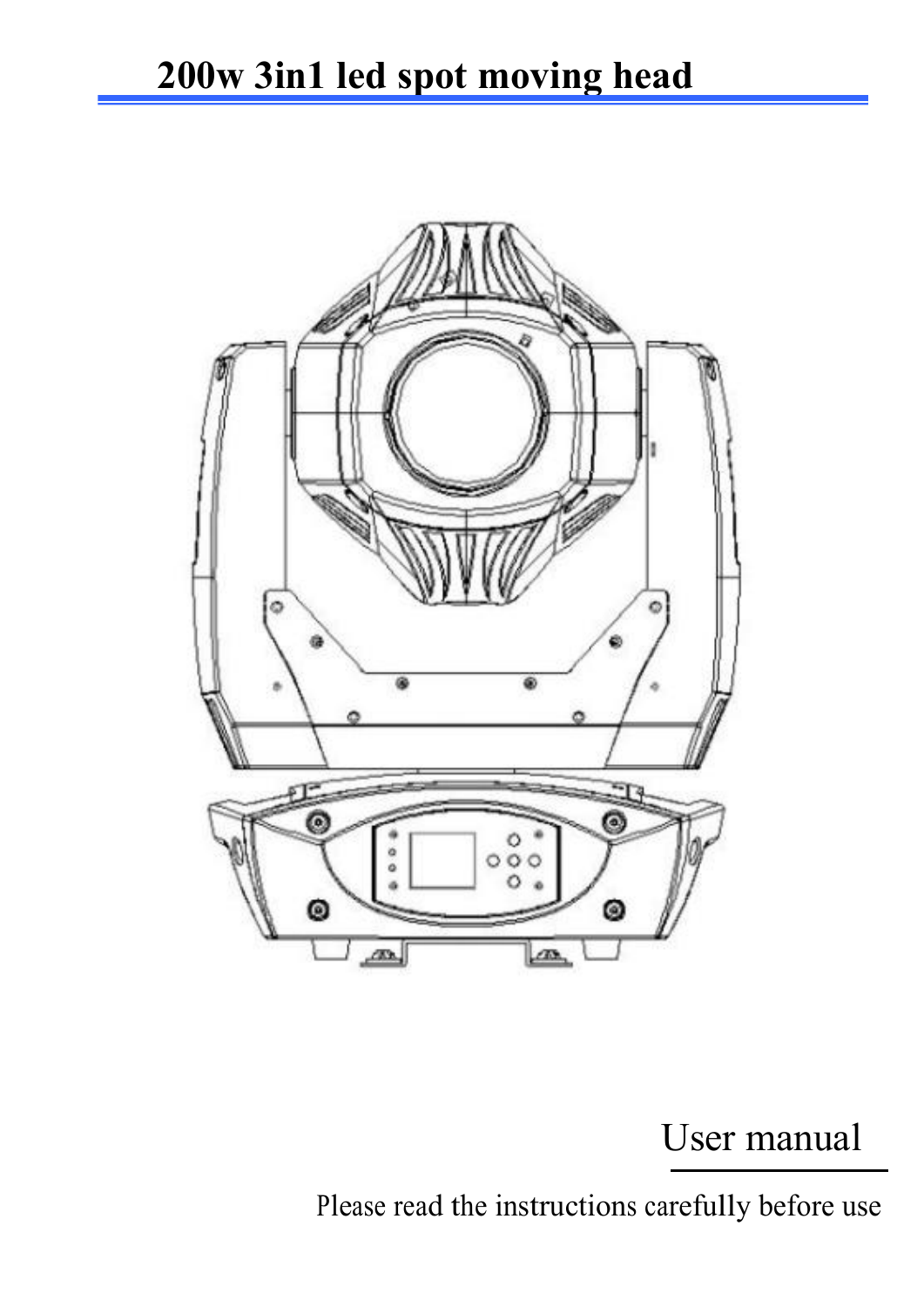# **TABLE OF CONTENTS**

# statement

The product has well capability and intact packing when leave factory. All of the user should comply with warning item and manual, any misuse cause of the damages are not included in our guarantee, and also can not be responsible for any malfunction & problem owing to ignore the manual.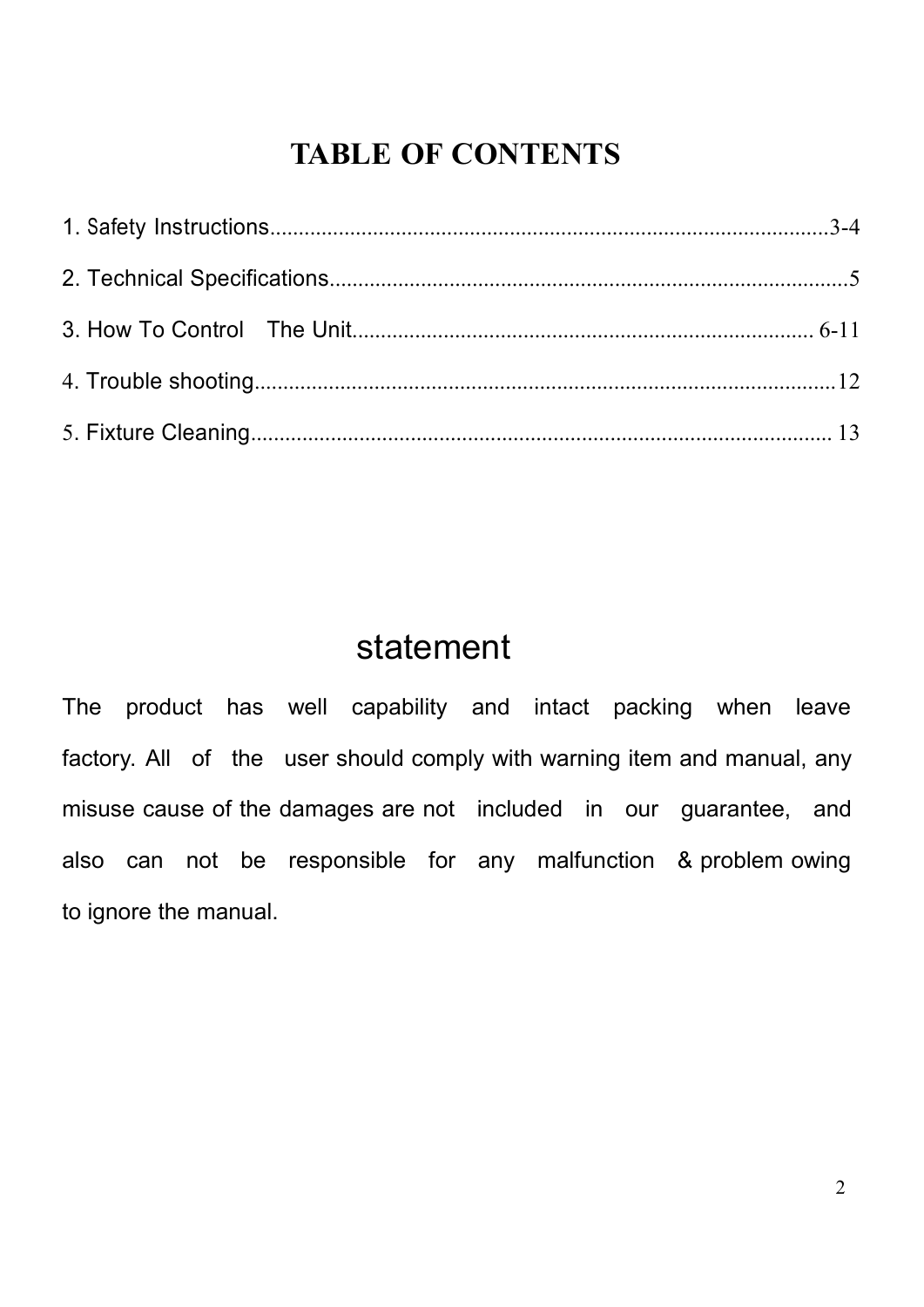# <span id="page-2-0"></span>**1. Safety Instructions**

Please keep this User Guide for future consultation. If you sell the unit to another user, be sure that they also receive this instruction booklet.

 Unpack and check carefully there is no transportation damage before using the unit.

- Before operating,ensure that the voltage and frequency of power supply match the power requirements of the unit.
- $\mathbb B$  It's important to ground the yellow/green conductor to earth in order to avoid electric shock.
- The unit is for indoor use only. Use only in a dry location.
- $\Box$  The unit must be installed in a location with adequate ventilation, at least 50cm from adjacent surfaces. Be sure that no ventilation slots are blocked.
- Disconnect main power before replacement or servicing.
- Make sure there are no flammable materials close to the unit while operating as it is fire hazard.

 Use safety cable when fixes this unit. DO NOT handle the unit by taking its head only, but always by taking its base.

 Maximum ambient temperature is Ta: 40℃.DO NOT operate it where the temperature is higher than this Unit surface temperature may reach up to 85℃. DO NOT touch the housing bare-hand during its operation. Turn off the power and allow about 15 minutes for the unit to cool down before replacing or serving.

 $\Box$  In the event of serious operating problem, stop using the unit immediately.Never try to repair the unit by yourself. Repairs carried out by unskilled people can lead to damage or malfunction. Please contact the nearest authorized technical assistance center. Always use the same type spare parts.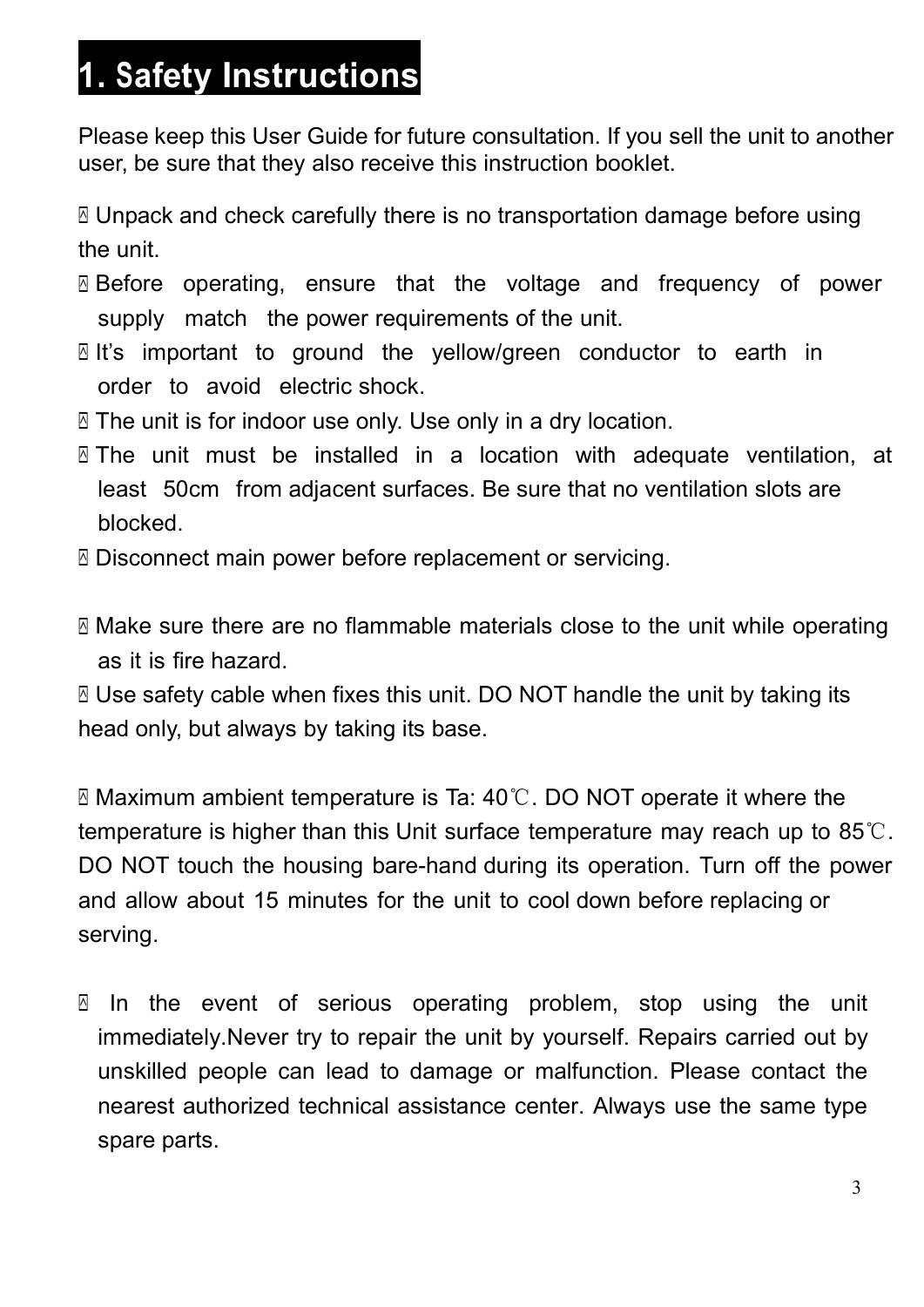⊠ DO NOT touch any wire during operation as high voltage might be causing electric shock.

## **Warning:**

- To prevent or reduce the risk of electrical shock or fire, do not expose the unit to rain or moisture.
- ⊠ DO NOT open the unit within five minutes after switching off.
- $\Box$  The housing, the lenses, or the ultraviolet filter must be replaced if they are visibly damaged.

## **Caution:**

There are no user serviceable parts inside the unit. DO NOT open the housing or attempt any repairs yourself. In the unlikely event your unit may require service, please contact your nearest dealer.

### **Installation:**

The unit should be mounted via its screw holes on the bracket. Always ensure that the unit is firmly fixed to avoid vibration and slipping while operating. And make sure that the structure to which you are attaching the unit is secure and is able to support a weight of 10 times of the unit's weight. Also always use a safety cable that can hold 12 times of the weight of the unit when installing the fixture.

The equipment must be fixed by professionals. And it must be fixed at a place where is out of the touch of people.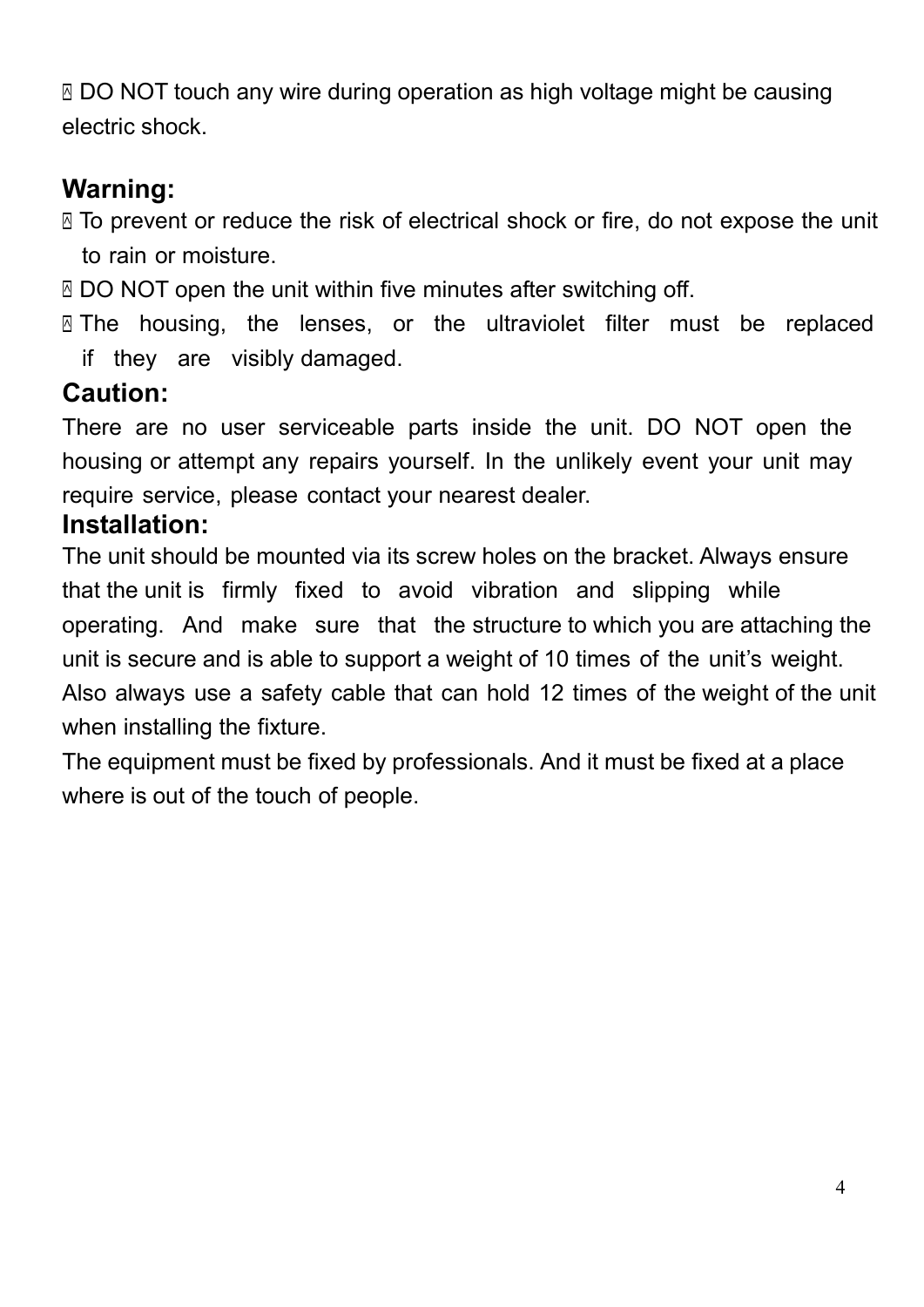# <span id="page-4-0"></span>**2. Technical Specifications**

**Light Sources:** 200W High Power White LED Max Power Consumption: 290W Power Input: 100-240V, 50/60Hz Color Tempreture: 7500K LED Lifespan: 50000 hours Operating mode: DMX512,Auto, Sound active, Master/slave Channel mode: 18 DMX512 Channel Pan: 540° (16bit) Electric correction Tilt: 270° (16bit) Electric correction Color wheel:9 colors + open, with rainbow effect Gobo wheel: 10 gobos + open, with rotation and running water effect Rotation gobo wheel:7 gobos+open Prism: 4 facet prism with bi-direction rotating 0-100% linear dimming, fit advanced iris aperture zoom effect, fast, precise, smooth, one of the most advanced optical system in the same class of products. Strobe: 0-25Hz/s, sync pulse strobe, random pulse stroboscopic,etc. Frost: With frost effect Zoom range: 7°-21° Display: Touch screen, English and Chinese interchangeable, reversible display. Over heat protection IP level: IP20 Packing Size: 343\*232\*537mm N.W:15kgs Gross weight: 18kgs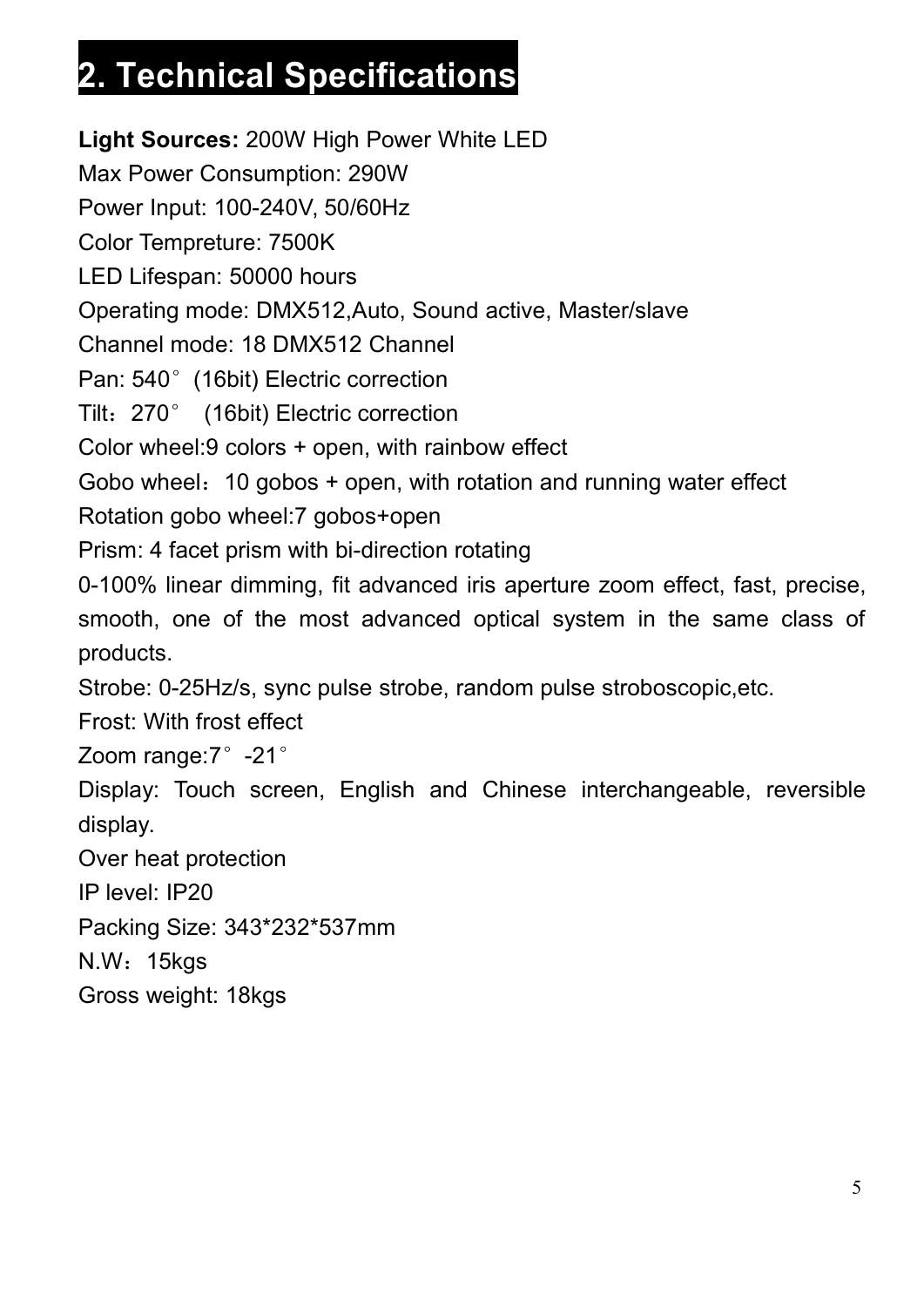# <span id="page-5-0"></span>**3. How To Control The Unit**

The DMX512 is widely used in intelligent lighting control,with a DMX 512 controller.connect several lights together,dmx in and dmx out,

3 pin XLR connectors: Pin 1: GND, Pin 2: Negative signal (-), Pin 3: Positive signal (+)



#### **Display:**

| MENU   | To select the programming functions      |
|--------|------------------------------------------|
| DOWN   | To go backward in the selected functions |
| uP     | To go forward in the selected functions  |
| ENTER. | To confirm the selected functions        |

#### **Set DMX Address Code**

- 1 Press **"Menu"** to"Set DMX Address",and press**"ENTER"** keys to enter into
- 2 Show "Set DMX Address DMX Address:**001**",Press the "**UP and DOWN**"

keys to amended

Press **"ENTER"**keys to save and Exit,Press the"**MENU"**Keys does not save and

Exit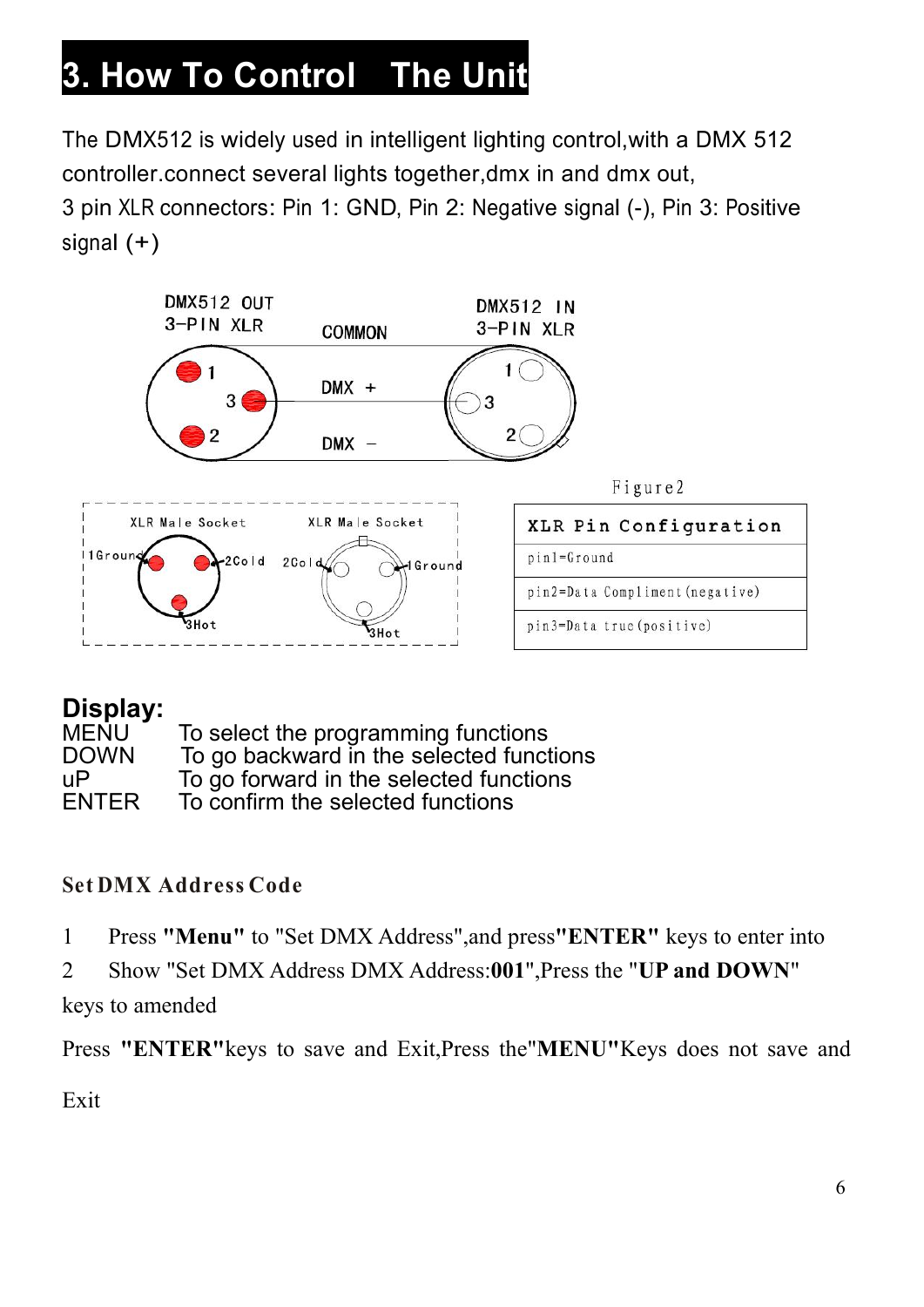| <b>MainMenu</b> | <b>Second Menu</b>      | <b>Third Menu</b>   | <b>Forth Menu</b>      |
|-----------------|-------------------------|---------------------|------------------------|
|                 | Dmx Address             | $1 - 512$           |                        |
|                 |                         | Dmx Mode            | STD / EXT              |
|                 | <b>Fixture Set</b>      | Run Mode            | $\rm DMX$ / $\rm Host$ |
|                 |                         | Pan Inverse         | Close / Open           |
|                 |                         | Tilt Inverse        | Close / Open           |
|                 |                         | Language            | CH / EN                |
| <b>Settings</b> | Display                 | Display Flip        | Close / Open           |
|                 |                         | Display Mode        | Show / 60s             |
|                 | Reset                   | XY Reset            | Cance / Run            |
|                 |                         | Motor Reset         | Cance / Run            |
|                 |                         | All Reset           | Cance / Run            |
|                 |                         | Factory             | Cance / Run            |
|                 |                         | <b>Current Time</b> | xxxH                   |
| <b>Info</b>     | Time                    | Show Time           | xxxH                   |
|                 |                         | Power Count         | <b>XXX</b>             |
|                 | Sensor                  | <b>XXXXXX</b>       |                        |
|                 |                         | Panel               | Vx.xxx                 |
|                 | <b>Software Version</b> | Motor_XY            | Vx.xxx                 |
|                 |                         | Motor               | Vx.xxx                 |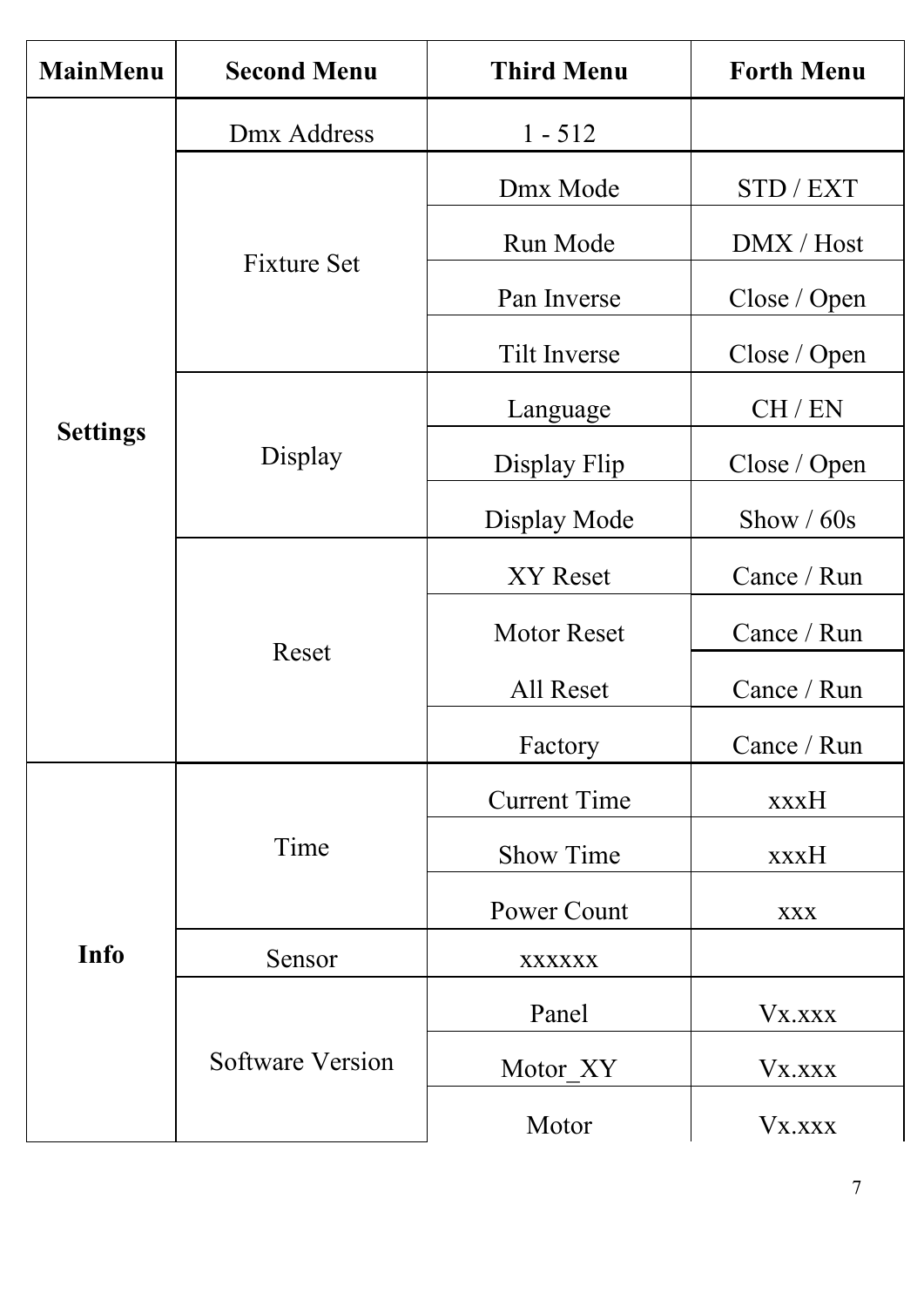|               | Pan      | $0 - 255$ |  |
|---------------|----------|-----------|--|
|               | PanFine  | $0 - 255$ |  |
|               | Tilt     | $0 - 255$ |  |
|               | TiltFine | $0 - 255$ |  |
| <b>Manual</b> |          |           |  |
|               |          |           |  |
|               | ŧ.       | $\vdots$  |  |
|               |          |           |  |
|               |          |           |  |
|               | Password | $0 - 255$ |  |
|               | Pan      | $0 - 255$ |  |
|               | Tilt     | $0 - 255$ |  |
|               | Iris     | $0 - 255$ |  |
|               | Color    | $0 - 255$ |  |
|               | RotGobo  | $0 - 255$ |  |
|               | Gobo Rot | $0 - 255$ |  |
| Factory       | Fix Gobo | $0 - 255$ |  |
|               | Frost    | $0 - 255$ |  |
|               | Color7   | $0 - 255$ |  |
|               | Effect   | $0 - 255$ |  |
|               | Prism    | $0 - 255$ |  |
|               | PrismRot | $0 - 255$ |  |
|               | Zoom     | $0 - 255$ |  |
|               | Focus    | $0 - 255$ |  |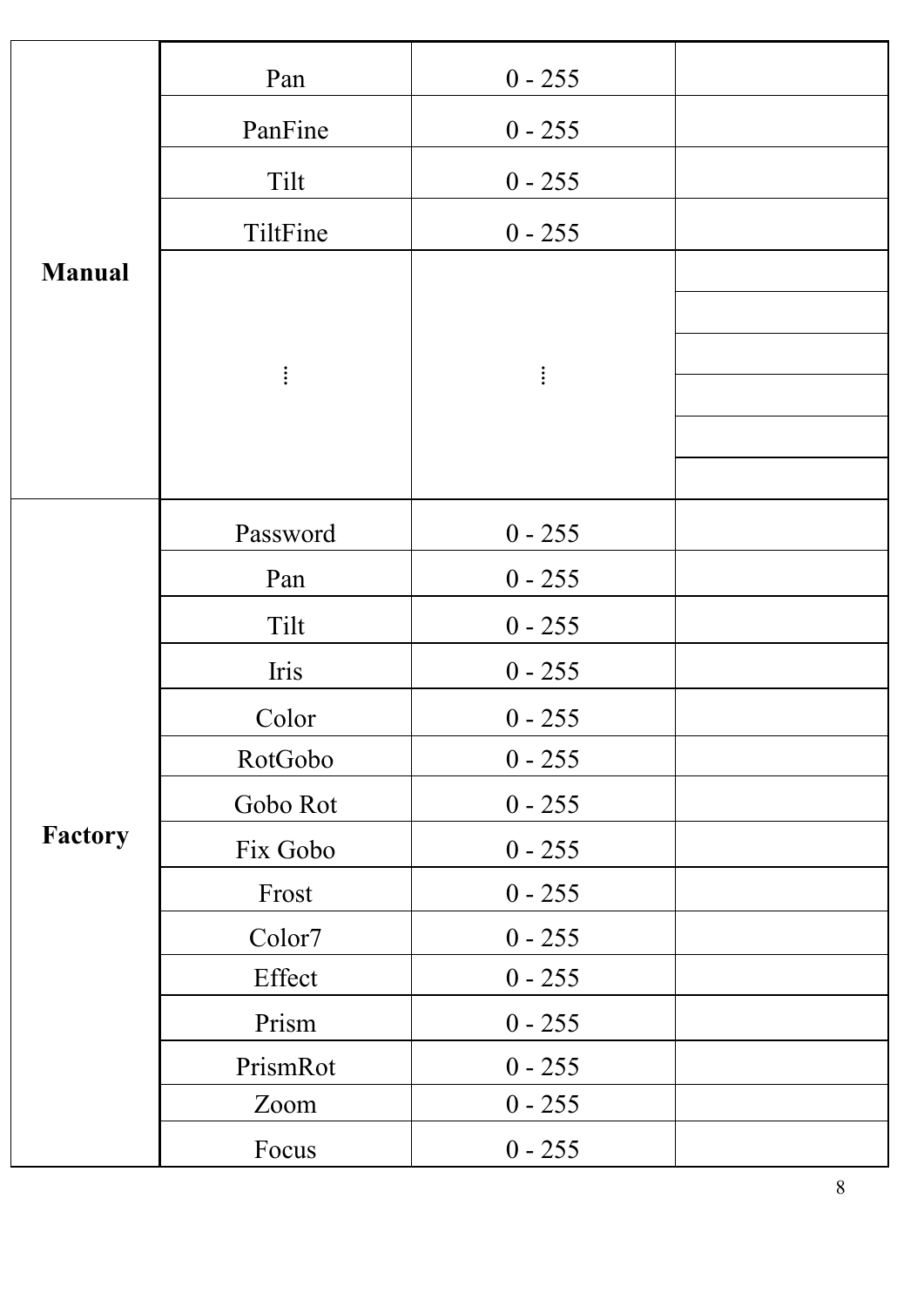### **DMX channel´s functions and values (18 DMX channels):**

|                          | Channel DMX Value<br>Dispaly |            | Function                                                      |  |
|--------------------------|------------------------------|------------|---------------------------------------------------------------|--|
| $\mathbf{1}$             | $0 - 255$                    | Pan        | Pan 0-540°                                                    |  |
| $\overline{2}$           | $0 - 255$                    | Pan fine   | Pan fine 16bit                                                |  |
| $\overline{3}$           | $0 - 255$                    | Tilt       | Tilt $0-240^\circ$                                            |  |
| $\overline{\mathcal{A}}$ | $0 - 255$                    | Tilt fine  | Tilt fine 16bit                                               |  |
| 5                        | $0 - 255$                    | P/T Speed  | from fast to slow                                             |  |
| 6                        | $0 - 255$                    | Dimming    | From dark to bright                                           |  |
|                          | $0 - 3$                      |            | Open                                                          |  |
|                          | $4 - 99$                     |            | Synchronous strobe                                            |  |
|                          | $100 - 149$                  | Strobe     | Split strobe                                                  |  |
| 7                        | $150 - 199$                  |            | Strobe                                                        |  |
|                          | $200 - 249$                  |            | Random strobe                                                 |  |
|                          | $250 - 255$                  |            | Open                                                          |  |
|                          | $0 - 19$                     |            | Color 1 Linear                                                |  |
|                          | $20 - 39$                    |            | Color 2 Linear                                                |  |
|                          | .                            |            |                                                               |  |
|                          | .                            |            |                                                               |  |
|                          | $160 - 179$                  |            | Color 9 Linear                                                |  |
| $\overline{8}$           | $180 - 199$                  | Color      | Blank linear change                                           |  |
|                          | $200 - 226$                  |            | Color flow clockwise, from fast to                            |  |
|                          |                              |            | slow                                                          |  |
|                          | $227 - 228$                  |            | Stop                                                          |  |
|                          | $229 - 255$                  |            | Color flow counterclockwise, from<br>slow to fast             |  |
|                          | $0 - 4$                      |            | blank                                                         |  |
| 9                        | $5 - 54$                     | Fixed gobo | 10 fixed patterns, every 5 numbers<br>correspond to a pattern |  |
|                          |                              |            |                                                               |  |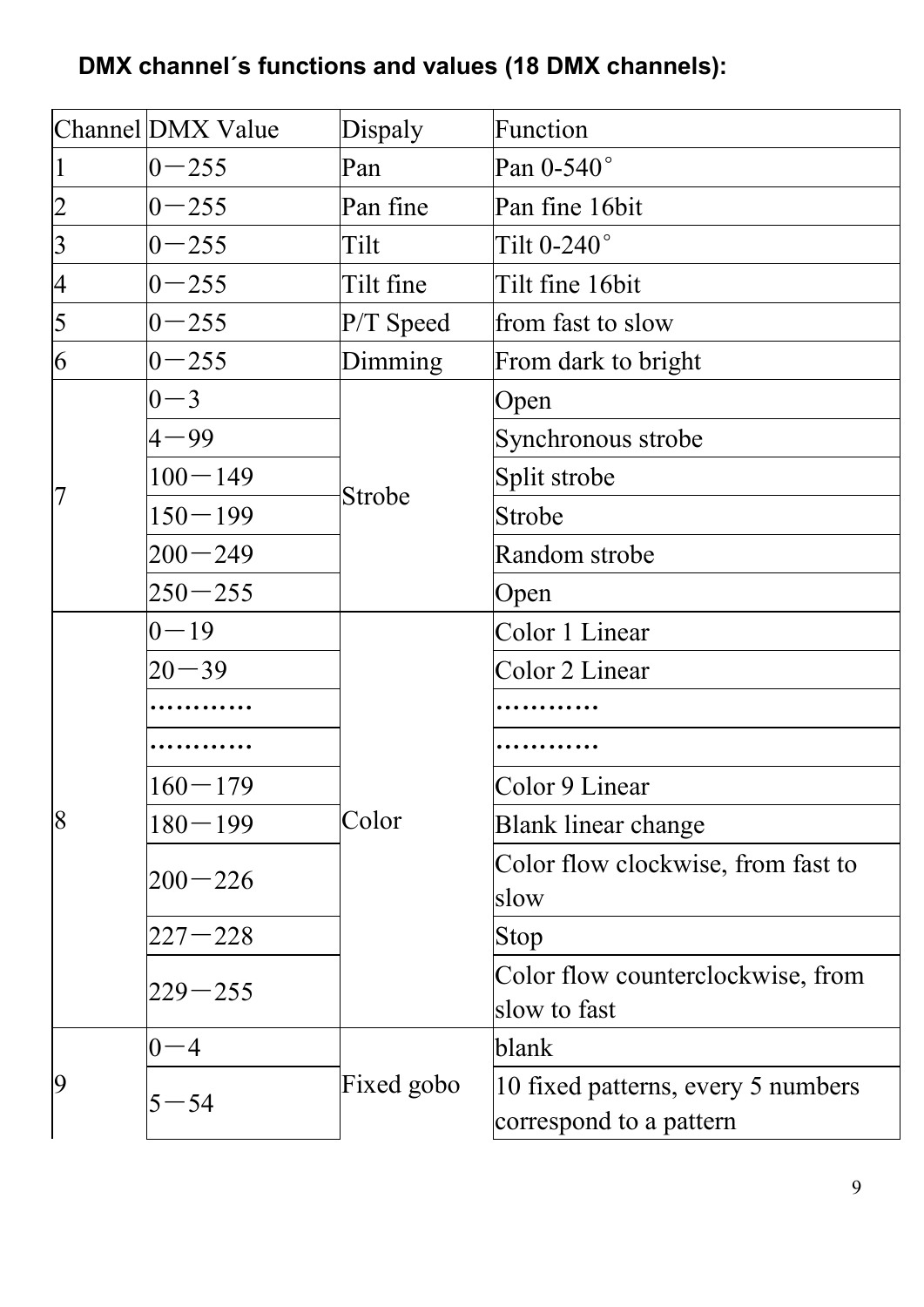|              |               |                   | 10 fixed patterns jitter fast to slow,  |
|--------------|---------------|-------------------|-----------------------------------------|
|              | $ 55 - 154 $  |                   | every 10 numbers correspond to a        |
|              |               |                   | pattern                                 |
|              | $155 - 204$   |                   | Flowing in a clockwise pattern, from    |
|              |               |                   | fast to slow                            |
|              | $ 205 - 205 $ |                   | Stop                                    |
|              | $ 206 - 255 $ |                   | Color flow counterclockwise, from       |
|              |               |                   | slow to fast                            |
|              | $ 0 - 79$     |                   | 7 rotating patterns $+$ blank, every 10 |
|              |               |                   | numbers correspond to a pattern         |
|              | $ 80 - 159$   |                   | 7 rotating patterns + blank jitter fast |
|              |               |                   | to slow                                 |
| $ 10\rangle$ | $160 - 206$   | Rotary gobo       | Flowing in a clockwise pattern, from    |
|              |               |                   | fast to slow                            |
|              | $ 207 - 208$  |                   | Stop                                    |
|              |               |                   | Flowing in a counterclockwise           |
|              | $ 209 - 255$  |                   | pattern, from slow to fast              |
|              | $ 0-1277$     |                   | Gobo rotation 0-360 degrees             |
|              | $128 - 191$   |                   | The pattern rotates clockwise from      |
| 11           |               | Rotary gobo       | fast to slow                            |
|              | $192 - 193$   | rotation fine     | Stop                                    |
|              | $194 - 255$   |                   | The pattern turns counterclockwise      |
|              |               |                   | from slow to fast                       |
| 12           | $ 0-127$      | Prism             | Prism removed                           |
|              | 128-255       | insertion         | Prism insertion                         |
|              | $ 0-127 $     |                   | Prism rotates 90 degrees                |
|              | 128-190       |                   | The pattern rotates clockwise from      |
| 13           |               | Prism<br>rotation | fast to slow                            |
|              | 191-192       |                   | Stop                                    |
|              | 193-255       |                   | The pattern turns counterclockwise      |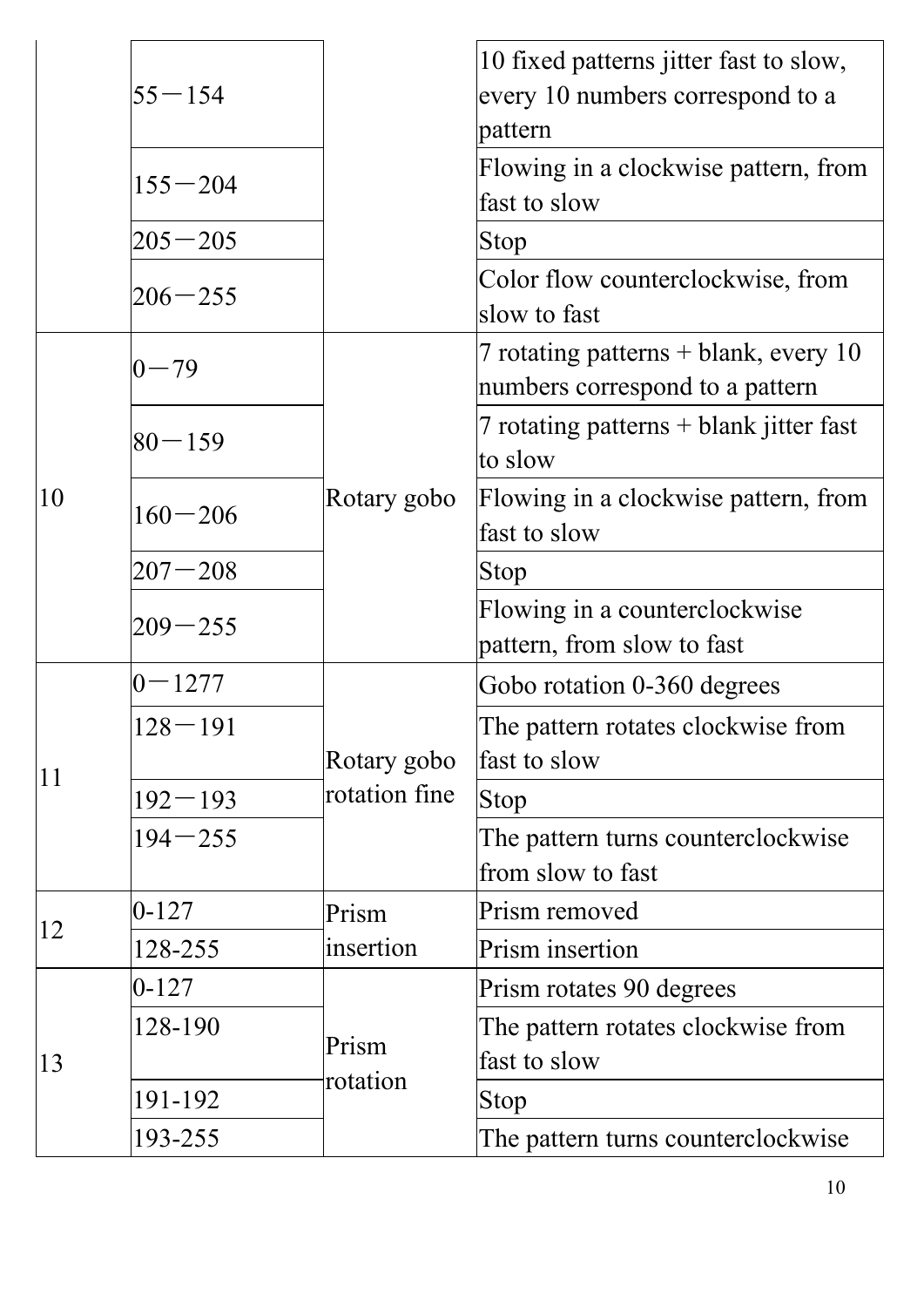|    |               |                   | from slow to fast                         |
|----|---------------|-------------------|-------------------------------------------|
| 14 | $0 - 127$     |                   | white                                     |
|    | 128-255       | Frost             | Frost                                     |
| 15 | $0 - 255$     | Zoom              | $ 0-100\% $ linear Zoom                   |
| 16 | $0 - 255$     | enlarge           | $ 0-100\% $ linear Enlarge                |
| 17 | $0 - 50$      |                   | No                                        |
|    | $51 - 100$    | Macro<br>function | System self-check                         |
|    | 101-150       |                   | Auto-run 1                                |
|    | 151-200       |                   | Auto-run 2                                |
|    | $ 201 - 255 $ |                   | Sound                                     |
| 18 | $0 - 250$     |                   | No                                        |
|    | $ 251 - 255 $ |                   | Reset (hold for 5 seconds to take effect) |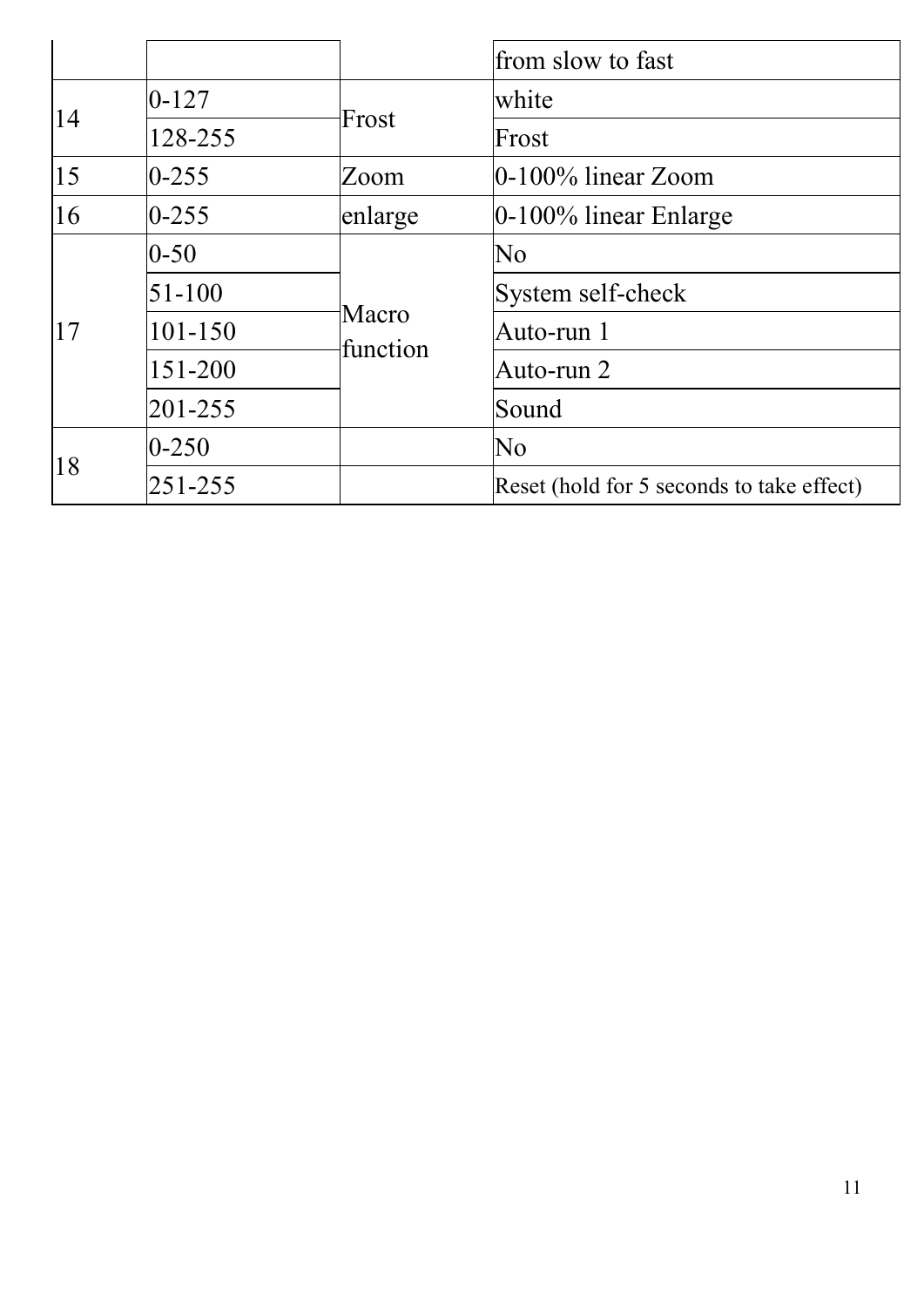# <span id="page-11-0"></span>**4. Trouble shooting**

Following are a few common problems that may occur during operation. Here are some suggestions for easy troubleshooting:

## **A. The unit does not work, no light and the fan does not work**

- 1. Check the connection of power and main fuse.
- 2. Measure the mains voltage on the main connector.
- 3. Check the power on LED.

## **B. Not responding to DMX controller**

1. DMX LED should be on. If not, check DMX connectors, cables to see if

link properly.

2. If the DMX LED is on and no response to the channel, check the address settings and DMX polarity.

3. If you have intermittent DMX signal problems, check the pins on connectors or on PCB of the unit or the previous one.

4. Try to use another DMX controller.

5. Check if the DMX cables run near or run alongside to high voltage cables that may cause damage or interference to DMX interface circuit.

### **C. One of the channels is not working well**

1. The stepper motor might be damaged or the cable connected to the PCB is

broken.

2. The motor's drive IC on the PCB might be out of condition.